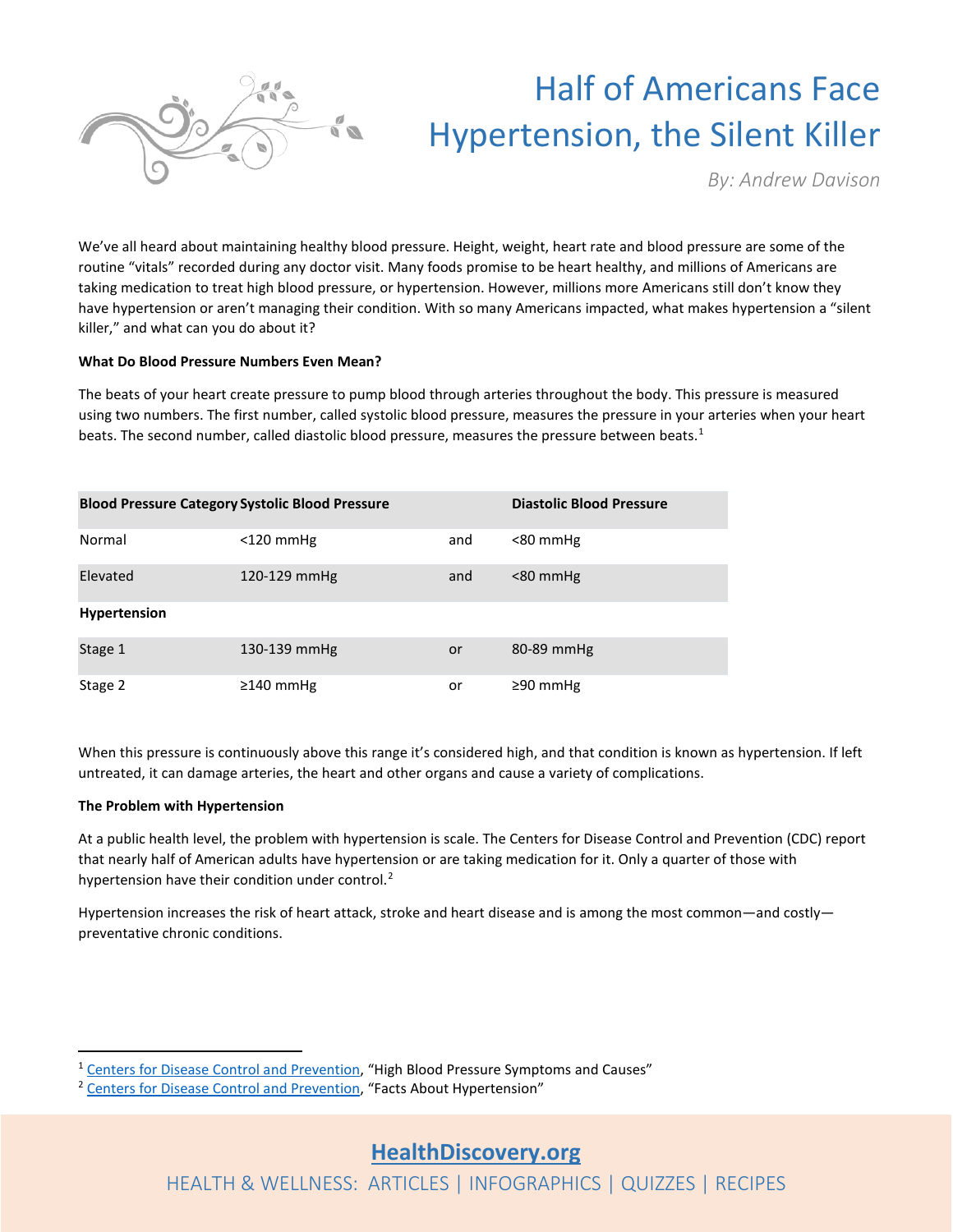Hypertension isn't limited to older adults either. Research indicates that nearly 1 in 4 adults aged 20 to 44 have high blood pressure. This, along with increasing rates of obesity and diabetes, may be contributing to th[e increase of strokes](https://healthdiscovery.org/stroke-and-heart-attack/) among younger age groups.[3](#page-1-0)

On an individual level, the problem with hypertension is how it's often not discovered until too late.

#### **Hypertension Symptoms**

None.

That's why doctors are so concerned, and why blood pressure monitoring is so important. Unless you're looking for it, it's often symptomless—that is until something more serious and costly, like a heart attack or stroke, happens. That's how hypertension earned the ominous nickname, the "silent killer." Many people don't know they're at risk until it is too late; 1 in 3 adults are unaware they have hypertension.[4](#page-1-1)

Over time, increased pressure strains and changes the artery walls, making them less elastic and stiffer. This stiffness contributes to many cardiac conditions including coronary artery disease, stroke, heart failure and atrial fibrillation. High blood pressure also means that the heart must work harder to move the same amount of blood which strains that essential muscle. High blood pressure itself could also be a symptom of other conditions like hardened arteries or high cholesterol.

While the most immediate risks of hypertension are to the heart and arteries, it can also cause complications from the eyes to the kidneys. Recent research is also identifying a connection between hypertension and an increased risk for dementia.<sup>[5](#page-1-2)</sup>

The good news is that hypertension is easily detectable and effectively controlled by low-cost treatments and lifestyle changes.

### **Hypertension Risk Factors**

While genetics and family history can play a role, the biggest risk factors come from lifestyle choices and behaviors. One of the main risk factors is an unhealthy diet high in sodium. Diet improvements are one of the most accessible and impactful lifestyle changes. The good news is tha[t a reduced sodium diet](https://healthdiscovery.org/solutions-for-heart-healthy-cooking/) for four or more weeks also caused "a significant fall in BP" and reduced cardiovascular complications.<sup>[6](#page-1-3)</sup>

Typically, excess sodium (as with many nutrients) is harmlessly passed in urine. Due to modern, excessively salty diets, the kidneys are being tasked with filtering more sodium than they can handle. The body's solution to this problem is to hold onto more water to dilute the sodium until it can be passed. However, this increases the volume of blood flowing through the heart and veins. That extra volume raises blood pressure and makes the heart work harder.<sup>[7](#page-1-4)</sup>

Other factors include physical inactivity and obesity. Tobacco smoking and excess alcohol use can also raise blood pressure.

However, if caught early, lifestyle changes can make a big difference and prevent additional damage.

## **Hyper(tension) Vigilance**

Regular blood pressure monitoring is the best way to detect this silent killer, especially if you have one or more risk factors. As with so many aspects of health and well-being, an annual doctor visit is a great place to start and will provide a blood

<span id="page-1-0"></span><sup>&</sup>lt;sup>3</sup> [Centers for Disease Control and Prevention,](https://www.cdc.gov/bloodpressure/5_surprising_facts.htm) "5 Surprising Facts About High Blood Pressure"

<span id="page-1-2"></span><span id="page-1-1"></span><sup>&</sup>lt;sup>4</sup> [Centers for Disease Control and Prevention,](https://www.cdc.gov/bloodpressure/5_surprising_facts.htm) "5 Surprising Facts About High Blood Pressure"<br>
<sup>5</sup> Centers for Disease [Control and Prevention,](https://www.cdc.gov/bloodpressure/5_surprising_facts.htm) "5 Surprising Facts About High Blood Pressure"<br>
<sup>6</sup> [Nutrients,](https://www.ncbi.nlm.nih.gov/pmc/articles/PMC6770596/) "Sodium Intake

<span id="page-1-3"></span>

<span id="page-1-4"></span><sup>&</sup>lt;sup>7</sup> [Harvard School of Public Health,](https://www.hsph.harvard.edu/nutritionsource/salt-and-sodium/) "The Nutrition Source: Salt and Sodium"